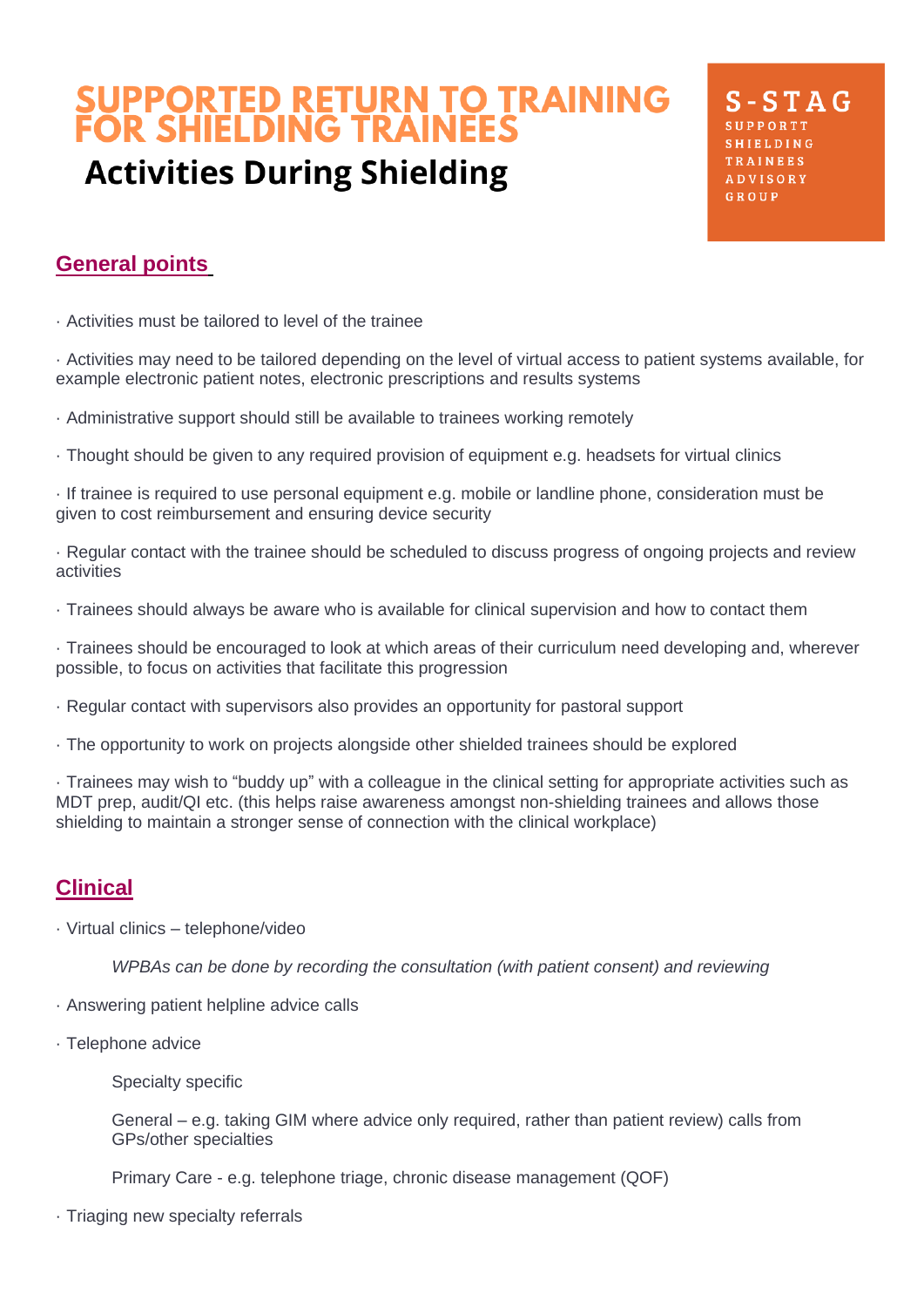- · Remotely participate in MDT discussions
- · Remote reviewing of results
- · Prescribing skills review
- · Coding of clinic letters / discharge summaries
- · Medication reviews

#### **Management**

· Representing junior doctors at hospital management meetings

· Taking responsibility for disseminating and communicating outcome of management meetings and current guidelines among junior doctors

· Rota planning

· Leading on wellbeing – coordinating resources, management of facilities for junior doctors including mess and being a port of call for junior doctors to approach if concerns, mentoring/coaching of frontline trainees

- · Junior doctor newsletters/bulletins
- · Primary care: participation in CCG and STP meetings and projects

## **Audit / QIP**

- · Audit departmental & national
- · Preparation of audit presentations
- · Guidelines and Protocols
	- Updating existing ones
	- Writing new ones

· Writing letter templates – e.g. shared care agreements with primary care, patient letters for work regarding their coronavirus risk, referral templates

## **Remote teaching**

- · Junior doctors foundation, IMT, registrar (in trust, deanery level and national)
- · Primary care GP vocational training scheme (VTS), practice teaching
- · Grand round
- · Departmental
	- Virtual journal club

Participating in specialty relevant webinars and disseminating summary to department

· Trust level Covid updates (medical director)